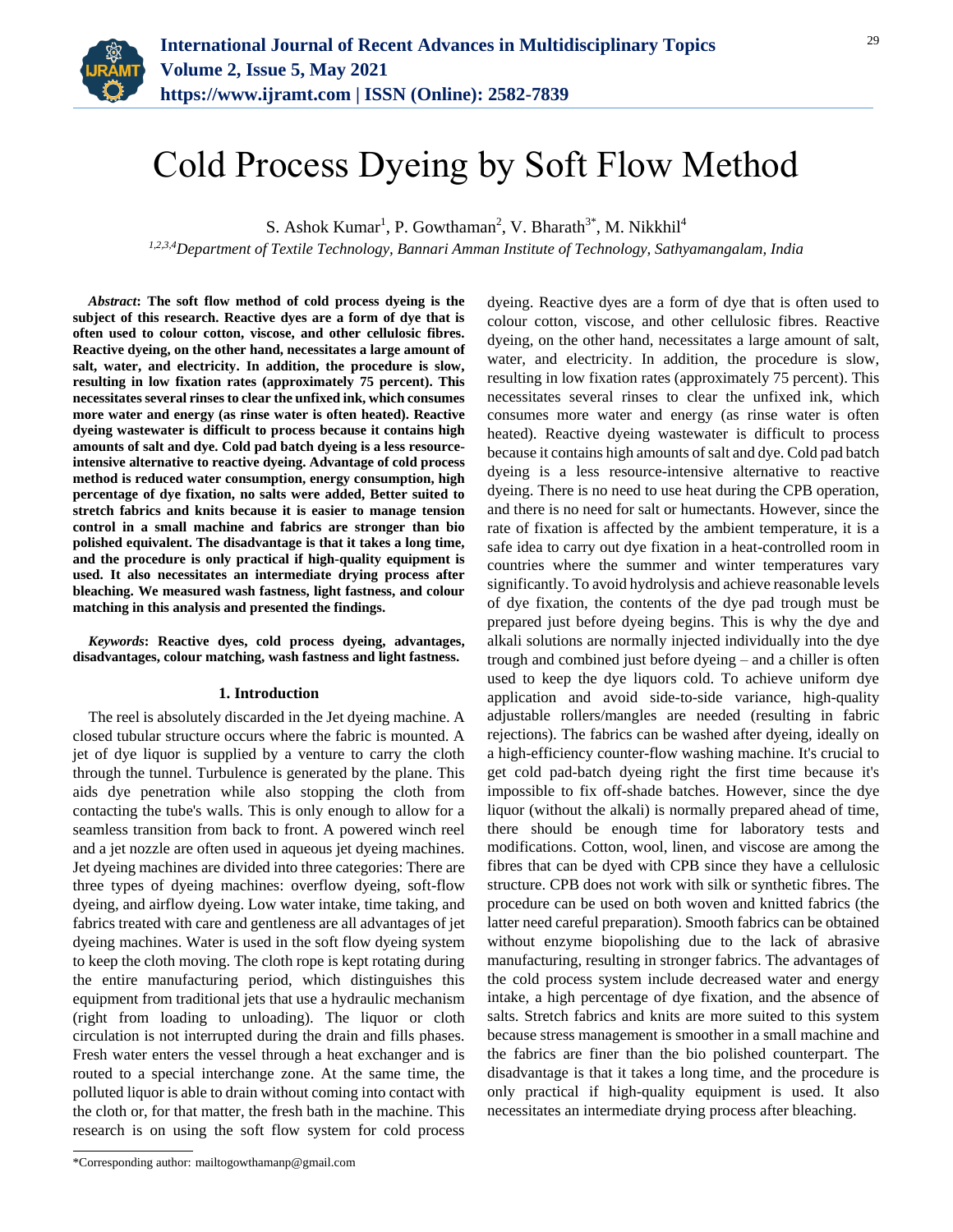## *A. Principle of soft flow dyeing machine*

Batch dyeing, continuous dyeing, and semi-continuous dyeing are all options for dyeing textiles. The most popular technique for dyeing textile materials is batch processes. Batch dyeing machines can be divided into three categories:

- In which fabric is circulated
- In which dye bath is circulated
- In which both the bath and material is circulated.



Fig. 1. Soft flow dyeing machine

# *B. Types of soft flow dyeing machine*

*1) Multi nozzle soft flows dyeing machine*

It has a very low liquor ration around 1:1 and reaches high temperature up to 140◦C. It has a ability of dyeing 30 to 450 g/mt.sq of woven and knitted fabrics. There is no pilling effect on it. It has wide capacity.



Fig. 2. Multi nozzle soft flows dyeing machine

*2) High temperature high pressure soft flows dyeing machine* Stainless steel makes up the lightweight body. It has a highefficiency heat exchanger that allows for rapid heating and cooling. The working temperature is up to 320°F, and the working pressure is 3.2 bar. Both manually and automatically, we can monitor the operation.



Fig. 3. High temperature high pressure soft flows dyeing machine

## **2. Material and Methodology**

- *1) Raw materials* 
	- 3 colour dye with different compositions
	- Cotton 34's yarn
	- 2 different dia knitted fabrics
- Sample soft flow machine
- *2) Recipe* 
	- Wetting oil
	- Salt(Nacl))
	- Soda(Na2Co3)
	- Caustic(NaOH))
	- Acid(HCL)
	- Soaping agent
	- Fixing
	- Softener

# **3. Methodology**

- *1) Hot process method* 
	- First the fabric and the water is added, water keeps the fabric in circulation. The cloth rope is kept flowing during the manufacturing period thanks to the hydraulic mechanism (right from loading to unloading).
	- Then the wetting agent is added, wetting agents (oil) is being run in the dye bath for 30 mins.
	- The wetting oil is drained then the water from the storage is added into the soft-flow machine all this process is done automatically by the system.
	- Then we are adding dye to the bath and then the salt is added let it is running the program for 30 mins.
	- After that we are adding soda ash (Na2Co3) it is being run for 30mins.
	- After that we are running the dye bath in stream for 1.30 hours.
	- After that the dye bath is drained out
	- Wash it 1 times and after that we are adding acidic to the water and it is being run it for 30 minutes and then we wash the acidic bath.
	- Then we are adding the soaping agent and the soap is being washed for 2 times
	- Then we are adding fixing agent and it is being run for 30 minutes, then we are washing it 2-3 times until the bleeding stop and at last we are using softener for the fabric to get softer and the softener is removed by 2 washes, then the water is drained.
	- The processes takes for about 10 hours.
- *2) Cold processes method* 
	- The cloth and water are applied first, with the water being used to hold the fabric moving. The cloth rope is kept flowing during the manufacturing period thanks to the hydraulic mechanism (right from loading to unloading).
	- Then the wetting agent is added, wetting agents (oil) is being run in the dye bath for 1.30 hours.
	- The wetting oil is drained then the water from the storage is added into the soft-flow machine all this process is done automatically by the system.
	- Then we are adding dye to the bath and then after 30 minutes the salt is added let it is running the program for 1.30 hours.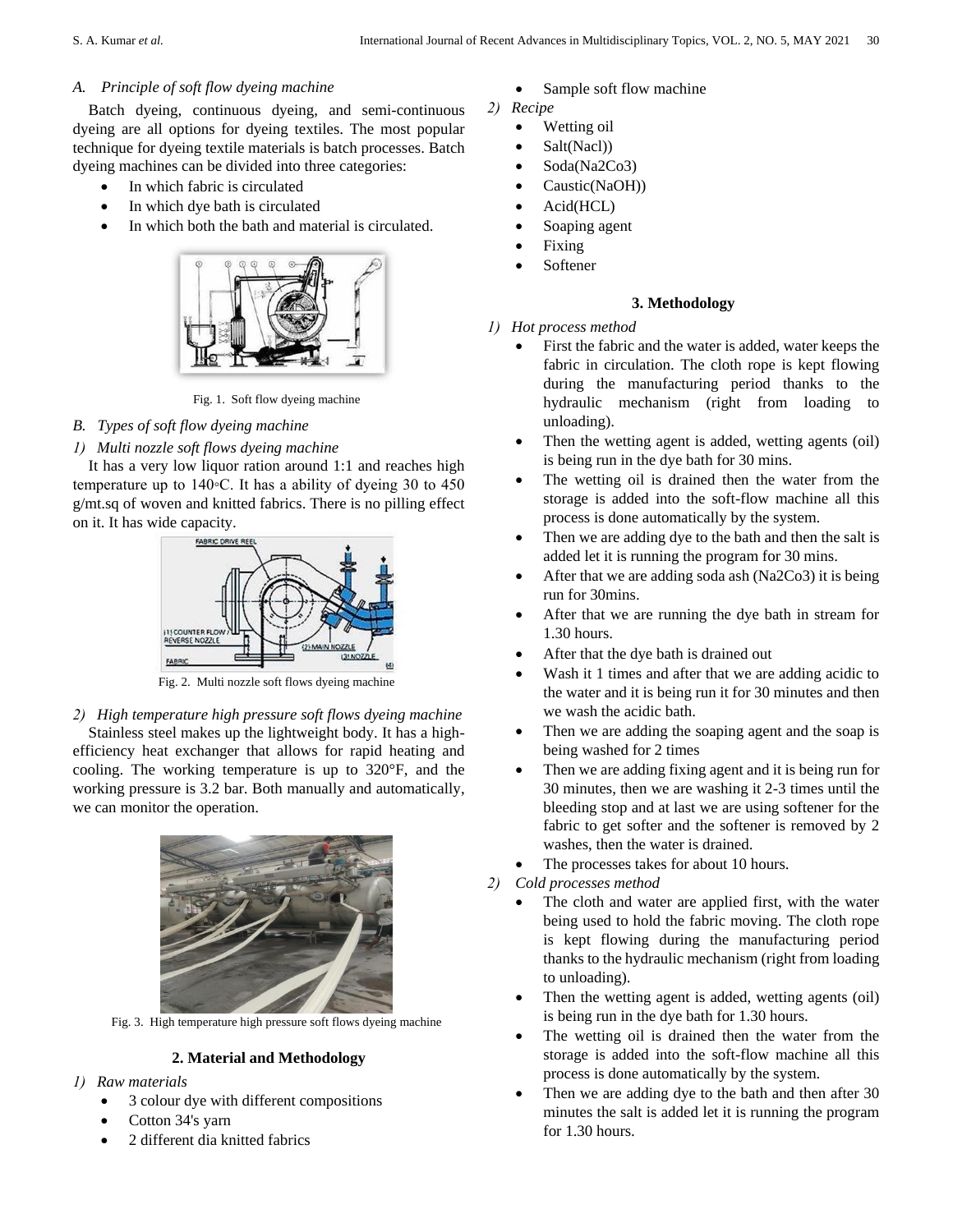- After that we are adding soda ash (Na2Co3) it is being run for 1.30hr.
- After that add caustic (NaOH) is added to the dye bath and the program is running it for 5.30hrs then the dye bath is drained out
- Wash it 2 times and after that we are adding acidic to the water and it is being run it for 45 minutes and then we wash the acidic bath.
- Then we are adding the soaping agent and the soap is being washed for 2 times
- Then we are adding fixing agent and it is being run for 30 minutes, then we are washing it 4-6times until the bleeding stop and at last we are using softener for the fabric to get softer and the softener is removed by 2 washes, then the water is drained.
- The processes take for about 15 hours.

### *3) Flowchart*



*4) Samples in different contribution*







Fig. 5. T.Blue.G 266-0.500&3%



Fig. 6. Yellow. R R-0.500&3%



Fig. 7. Blue. RR-0.500&3%

## **4. Experimental Test to be taken**

### *1) Colour fastness*

Color fastness is a term used in textile dyeing to describe the resistance of a material's colour to fading or moving. Color fastness is a dye property that is equal to the binding force between the photochromic dye and the fibre. Processing processes, as well as the chemicals and axillaries used, can influence colour fastness. The word is most often associated with clothing. Before using bleach or other washing materials, garments should be checked for colour fastness. The three types of colour fastness that are standardised are light fastness, wash fastness, and rub fastness are all qualities to look for in a product. Textile dye light fastness is rated from one to eight, and wash fastness is rated from one to five, with a higher number meaning greater fastness.

Colour fastness is usually assessed separately with respect to:

- Color fading, or changes in the colour of the specimen being tested;
- Bleeding of colour from undyed material that comes into contact with the specimen during the examination.

*2) Major test standards for color fastness* 

There are a variety of common research methods for determining the colour fastness of fabrics.

The key standard setters for textile colour fastness are,

- The Society of Dyers and Colourists (SDC).
- The American Association of Textile Chemists and Colorists (AATCC).
- The International Organisation for Standardisation (ISO).
- The International Wool Textile Organisation (IWTO).



Fig. 8. Color fast tester

## *3) Light fastness*

When a colourant, such as a dye or ink, is exposed to light, its light fastness defines how resistant it is to fading. Dyes and pigments are used to colour fibres, plastics, and other materials,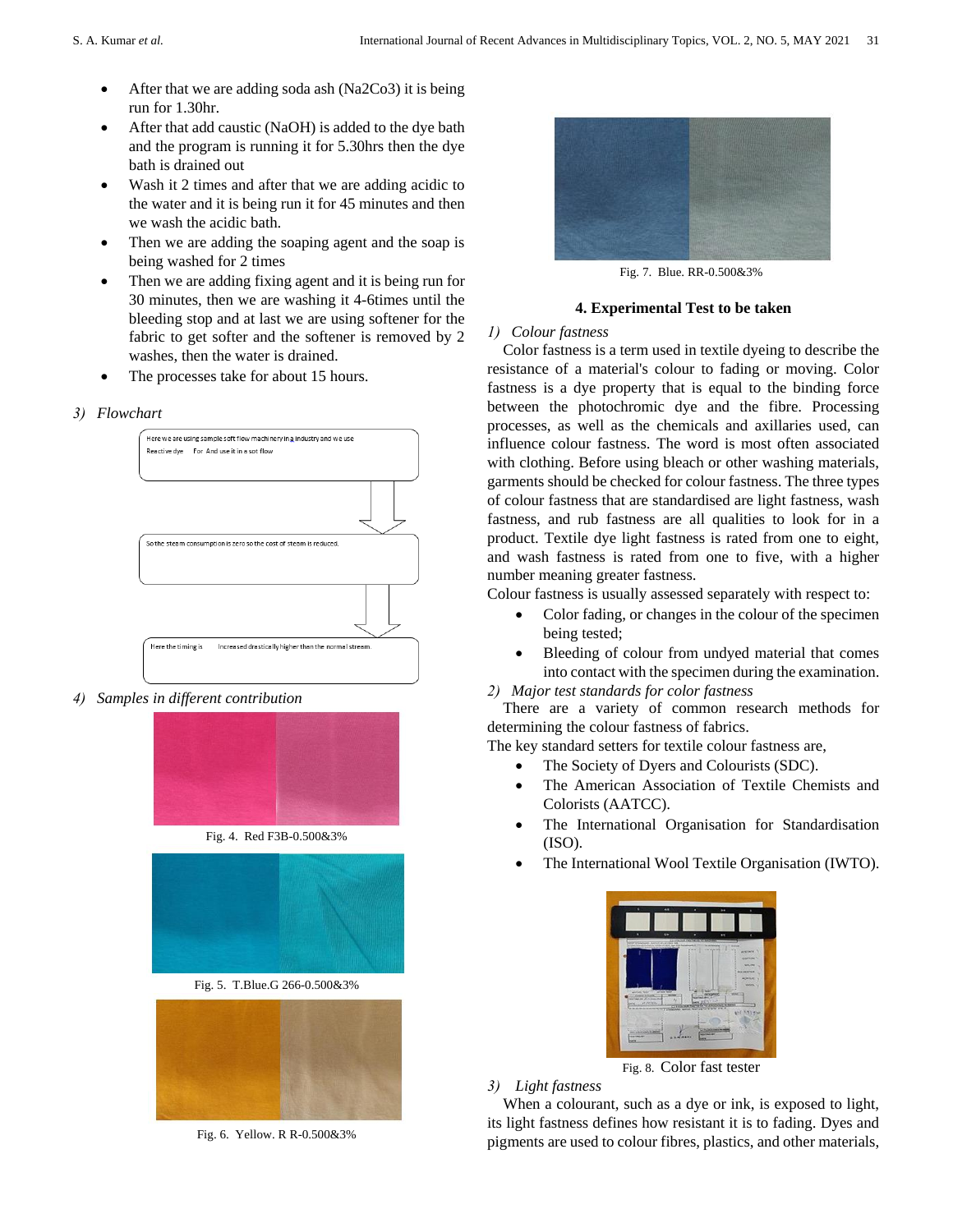as well as to make paints and printing inks. The effect of UV radiation on the chemical composition of the molecules that give the subject its colour causes colour bleaching. The chromophore is the component of a molecule that gives it its colour. Photo deterioration occurs as light strikes a painted surface and alters or breaks the, the pigments chemical bonds allowing the colours to bleach or shift. Lightfast materials are those that are resistant to this effect. The sun's electromagnetic spectrum includes wavelengths ranging from gamma to radio waves. UVA radiation that is not absorbed by ambient ozone has a photon energy that exceeds the dissociation energy of the carbon-carbon single bond, causing the bond to cleave and the colour to fade. Organic and inorganic colourants are thought to be more lightfast than each other. Black colourants are also thought to be the most lightfast. The light fastness of a sample is determined by exposing it to a light source for a certain amount of time and then comparing it to an unexposed sample Light fastness testing is a form of colour fastness testing in which the test materials are exposed to extreme artificial light to determine the effect on the object. The most difficult phenomenon relating to colour fastness in fabrics is photo fading of textile dyes, and thorough study is needed to ascertain the evidence. A key property of dyed textiles is light fastness. The given properties required for light fastness

- The incident radiation's wavelength,
- Dye and fibres form compactness
- Dye–fibre framework
- The degree of dye accumulation and the size of the dye particles,
- Humidity that works (combination of air, surface temperature and relative humidity are the important factors for determination of moisture content on the surface of fibre),
- Catalytic activity caused by dye,
- Temperature,
- The presence of oxygenic (photo-oxidation) or ultraviolet radiation (photo-reduction),
- The amount of colourant on the fibre (dark or medium shades),
- Impurities such as carriers, dispersing agents, dyefixing agents, metals, and various dilutants are present.
- Exposure time,
- The amount of light that reaches the exposed surface area,
- Dye and fibre photoconductivity, dye composition contains a substituent • Aromatic compound stability.
- 



- ISO 105 test method (ISO 105 B01, ISO 105 B02, ISO 105 B04, ISO 105 B06, etc.)
- AATCC 16 Test Method by Light Source Type

Improving light fastness of reactive dyed cotton fabric with antioxidant and UV absorbers.

#### *5) Dye selection*

Different dyes have different fading properties, and the theory of photo fading is also different. The appearance of one pigment will also make another dye more susceptible to fading. When dyeing dark varieties like black, we should select dyes that would not sensitise each other or even increase light stability. This is especially important when dyeing dark varieties like black. If one of the three primary colours fades so easily, the dyed textile or cloth will soon turn a different colour, and the fading dye residue will impair the light stability of the other two dyes. Monitor the dyeing process as closely as possible, ensuring that the dye thoroughly combines with the fibre and that no trace of hydrolyzed dye or unfixed dye remains on the fibre. This is a crucial step in achieving a consistent colour fastness to light. It's impossible to replicate the colorlight fastness test because light and temperature are too dynamic in real life. The operators must learn the test process skilfully and with the aid of a stable Weather metre in order to achieve outcomes that are similar to facts (Light fastness tester).

*6) Test standards for light fastness* 

Light fastness is affected by the intensity of the sun's radiation, so it varies depending on geographic area, season, and exposure position. The table below shows possible relationships between light fastness ratings on various scales and time in direct sunlight, as well as standard viewing conditions: away from a fan, in the dappled sunshine, and UVprotected glass is properly framed.

#### *B. Standards for light fastness*

#### *1) Colour matching*

Tone mixing is not the same as colour styling. Color matching usually entails copying a colour from a known norm or objective. The translation of a pigment into a certain medium is known as colour styling. An image and a painting are identical in that a photograph (in most cases) offers an exact reproduction of a subject, while a painting is an approximation of a subject. Designers sometimes make the mistake of asking the vendor for an exact match after selecting a colour for a project. Frequently, the designer must match the colour of a painted objective or cloth and reinterpret it into a moulded plastic product (or the other way around). If the artist allows the maker to interpret the paint and offer a few different colour styling options, a lot of time will be saved in going back and forth to find the right fit, which may or may not be possible. Color styling is often commonly used in the development and interpretation of colour pattern palettes. By encouraging the colour matcher to use their imagination rather than an exact match, they may account for regional colour variations as well as the abundance of raw materials in those areas.

#### *2) Computer aided colour matching*

Color matching in clothing is often linked to dyeing textiles with specific quantities of dyestuffs to fulfil the designer's vision for the final garment's colour. When today's supply chains become more global and customers become more demanding in terms of colour consistency, matching the colour